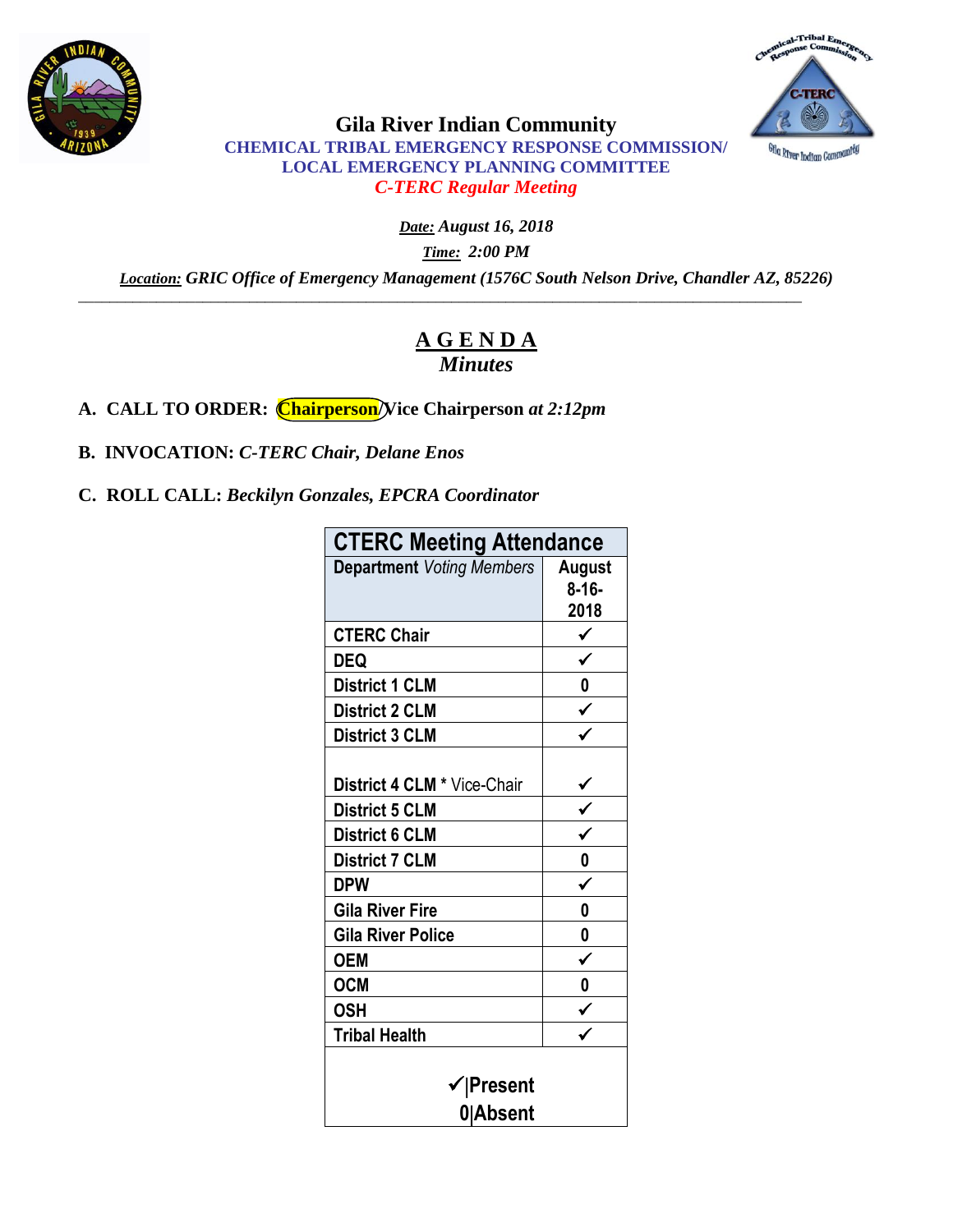**D. APPROVAL OF AGENDA:** *C-TERC Vice-Chair requested to add to the agenda under item I Minutes for the July Special Meeting Minutes. D-6 CLM, Laverne Jackson motioned to approve agenda with adding July Special Meeting Minutes….2nd by D-5 CLM, Audrey Juan.* 

## **E. PRESENTATION:** *None*

#### **F. NEW BUSINESS:** *None*

## **G. UNFINISHED BUSINESS**

**A.** Revision of the C-TERC Bylaws **–** *C-TERC entertained the review and discussion of changes to the revision of the C-TERC Bylaws and at the next C-TERC Meeting motions will be entertained to move forward with changes as discussed. Therefore, C-TERC Vice-Chair went over the notes from the Special C-TERC Meeting on recommended changes that were mentioned at that meeting. As the group is moving forward with this revision of C-TERC Bylaws and at the next official C-TERC Meeting the recommended changes will be taken into action.* 

*D-6 CLM, Laverne Jackson motioned to place Bylaws on the next C-TERC Meeting to take action…2nd by Tacey Jensen, Tribal Health Dept.*

**H. EPCRA UPDATE:** *EPCRA Coordinator, Beckilyn Gonzales provided an update on activities as it relates to C-TERC. The following is what was provided as an update:*

- *Update on C-TERC Chairperson and Vice-Chairperson appointment*
- *Overview of C-TERC Calendar*
- *C-TERC Outreach Calendar*
- *C-TERC Outreach Event Update*
- *Overview on C-TERC Brochure*
- *Update on Tier II Report*

#### **I. MINUTES:**

- **1.** May 17, 2018 C-TERC Meeting Minutes **–** *D-6 CLM, Laverne Jackson motion to approve minutes with changes…2nd by D-5 CLM, Audrey Juan.*
- **2.** July 19, 2018 Special C-TERC Meeting Minutes **–** *D-6 CLM, Laverne Jackson motion to approved minutes….2nd by D-5 CLM, Audrey Juan.*

# **J. UPDATES**

**1. COMMUNITY-AT-LARGE MEMBERS:**

C-TERC CHAIRPERSON: Delane Enos

D-1 CLM: Valerie Williams/Alt: Vacant; *Absent*

D-2 CLM: Joella Velasco/Alt: Vacant; *stressed importance to D2 Community on chemicals & hazardous incidents, in which D2 Community may request for a presentation by OEM regarding Nuclear Generation Power Station*

D-3 CLM: Rebecca Kisto/Alt: Zuzette Kisto: *reported to D3 Community Meeting C-TERC Report and informed the Community C-TERC in process of revision of the C-TERC Bylaws.*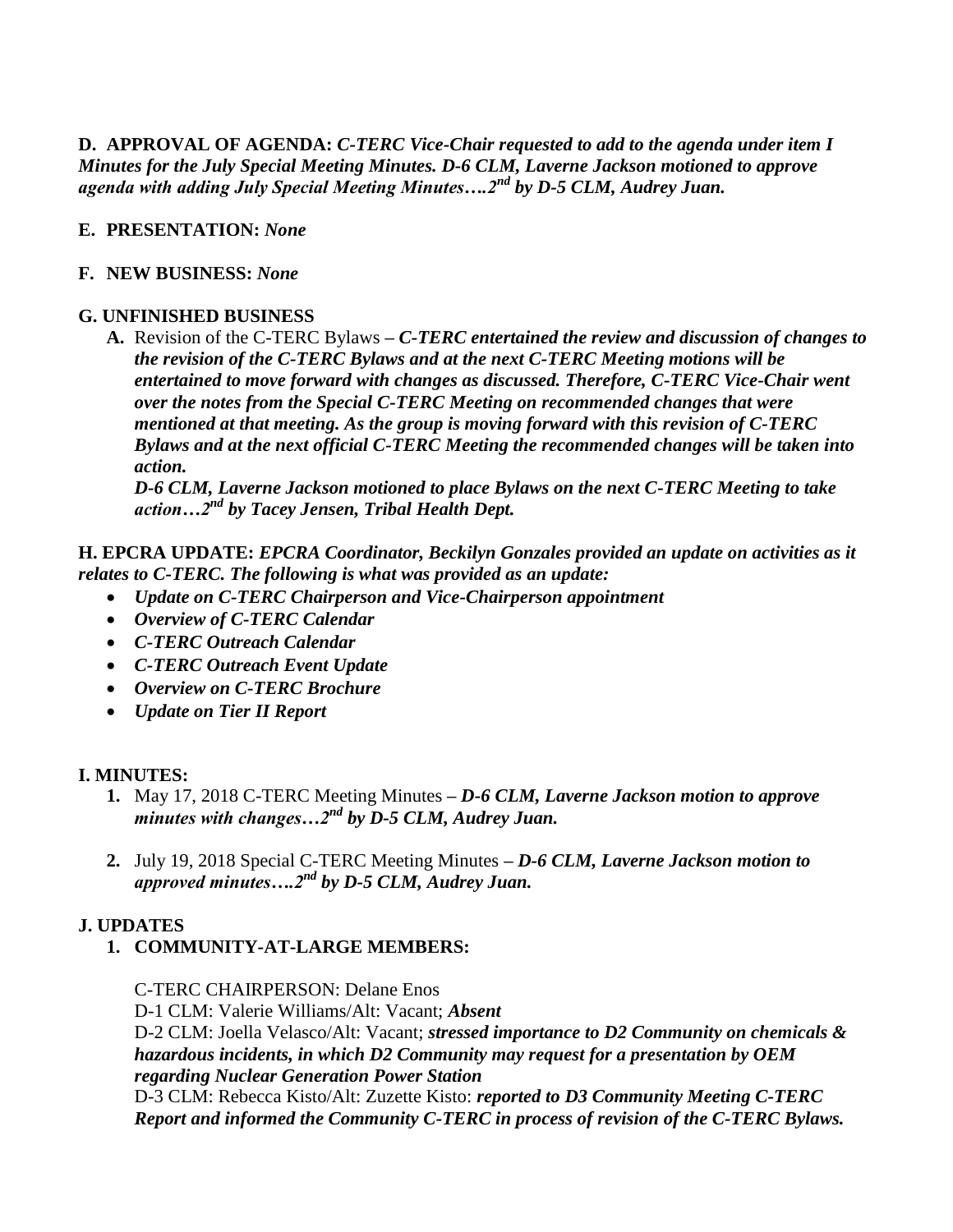D-4 CLM: Domingo Quintero/Alt: Vacant: *D4 Alternate CLM is on the agenda for the next D4 Community Meeting and prior meeting was cancelled.*

D-5 CLM: Audrey Juan/Alt: Adam Juan (*going to resign with D-5*): *situation on wild horses have calmed down due to the rains; at the elders concerns meeting it was brought up issue with tamarack trees.*

D-6 CLM: Laverne Jackson/Alt: Deborah Means (*going to resign with D-6*): *meeting was canceled due to death in the Community and will provide overall C-TERC report at next meeting.*

D-7 CLM: Genevieve Mack/ Alt: Vacant: *Absent*

## **2. VOTING MEMBERS DEPARTMETNAL UPDATES:**

Office of Community Manager; *Absent* Department of Environmental Quality; *No report* Tribal Health Department; *continue with mosquito updates on fogging notices sent out to be posted with various departments and C-TERC sends out all notices through EPCRA Coordinator. Survey deadline is 9/14/18, which was sent out to the C-TERC Group.*  Department of Public Works; *introductions of new DPW Director and currently working the emergency response plan on the water system.* Gila River Fire Department; *Absent* Office of Emergency Management; *No report* Gila River Police Department; *Absent* Occupational Safety and Health; *No report*

# 3. **ADVISORY BODY MEMBERS UPDATES:**

Facility Owners/Operations (subject to Title 18 Chapter 5 – GR-01-02); Gila River Emergency Medical Services; *Absent* Gila River Environmental Health Program; Gila River Health Care; *new employee to Gila River Health Care and introduction of Assistant Emergency Management Coordinator* Gila River Community Housing Authority; *Absent* Office of General Council; *No report* Communications & Public Affairs Office; *announcement of upcoming event – Foam Fest and opportunity for C-TERC to attend to put up an informational booth. Informational booth will be from 4pm to pm.* BIA Pima Agency; *Absent* Lone Butte Development Corporation; *Absent* Department of Transportation: *No report* Gila River Sand & Gravel: *purchased new vehicle for the plants; safety issue at San Tan Plant and providing safety message due to fatality & safety concerns from that incident years ago.* 

#### **K. ANNOUNCEMENTS:** *No announcements*

**L. ADJOURNMENT:** *GRIC Tribal Health, Tacey Jenson motion for adjournment…2nd by D-3 CLM, Rebecca Kisto and motion carried out with no objections at 3:37pm*